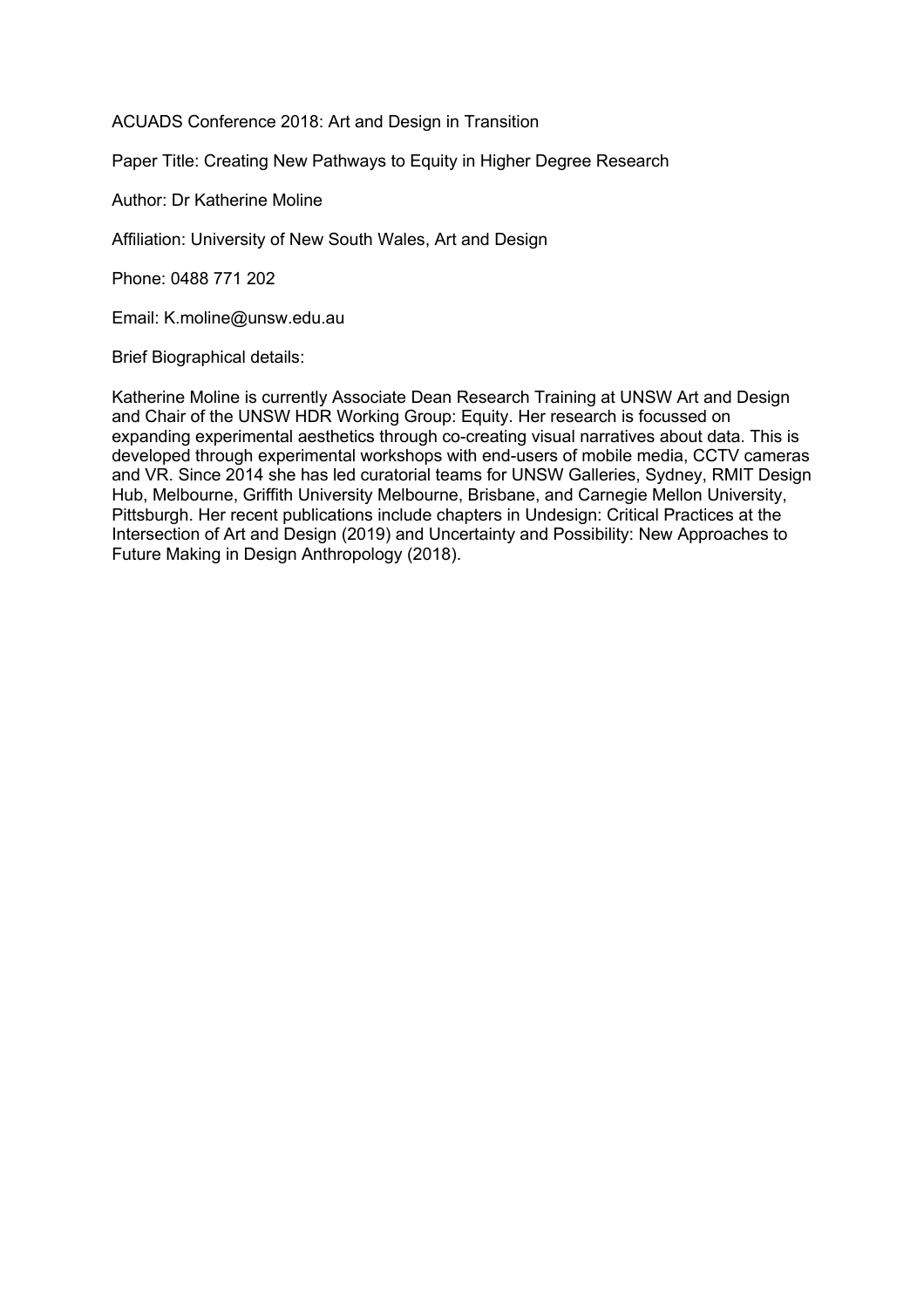### **Creating A Framework for Equity in Higher Degree Research**

Equity, Higher Degree Research, UNSW Sydney, University Strategy

### **Katherine Moline**

### **Abstract**

Higher degree research (HDR) in the fields of art and design is rapidly transitioning to meet the international socio-cultural shifts and recent changes to funding models. Brexit for example, is limiting the participation of British art and design researchers in EU collaborative grants, while funding cuts in Scandinavia are resulting in the closure of influential HDR art and design programs. In Australia, similar structural changes and demands for greater accountability are transforming HDR programs. Due in part to these shifts, major reviews of HDR at The University of New South Wales (UNSW Sydney) have resulted in nuanced variations of the university's PhD scholarships and challenges to the perceptions of the qualification as a one-size-fits-all model. This paper will outline new PhD scholarships and frameworks that UNSW is developing in response to the emerging stakeholder needs identified by the university: the UNSW Scientia PhD scholarship for applicants with industry experience; the iPhD scholarship developed with the federally funded research organisation CSIRO; and the development of an equity framework for meeting the needs of Indigenous Australians, local disadvantaged communities, and international communities in Africa and Asia in the university's PhD programs. This paper will focus on the differentiated PhD scholarships at the university, recommendations of two universitywide working groups on equity in HDR at UNSW, and observations of informal HDR pre-admission preparation at the Faculty of Art and Design for practice-led and nontraditional research outputs (NTROs). While early pilot-testing of a new approach to developing the framework for geo-politically relevant NTROs is promising, the paper also identifies several burning questions requiring careful consideration within a research-intensive university.

Associate Professor Katherine Moline is the Associate Dean Research Training, School of Art and Design, UNSW Sydney. Her research focuses on the dynamics between technological and social forces in art and design. She is also a curator and practising artist.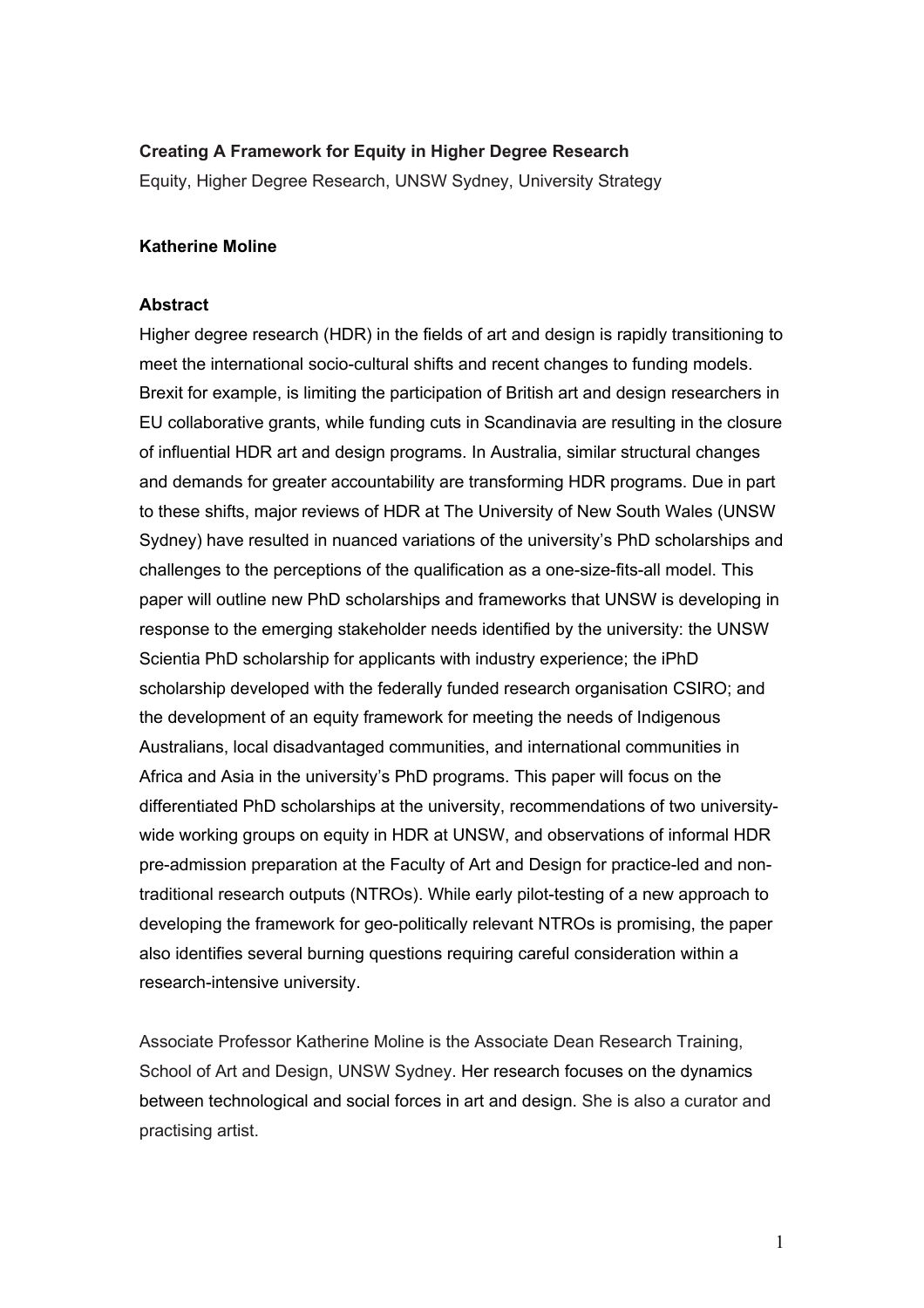#### **Creating a framework for equity in higher degree research**

This paper, and my focus on equity in higher degree research (HDR), stems from a workshop at Carnegie Mellon University, Pittsburgh, in the week of the North American elections in 2016. The workshop was part of a long-term research project titled *Myths of the Near Future* where I lead participants in the co-creation of images that test the limits of co-design (Brandt 2015) guided by the principles of surrealist ethnography (Clifford 1981, Judice, Judice and Koskinen 2015). The workshop aimed to defamiliarise the participants with their assumptions about data while exploring image-making with data technology, such as mobile media, CCTV and 360° cameras. *Myths* was both a work and a workshop in the exhibition 'Climactic: Post Normal Design' in which the curatorial team sought to decolonise design exhibitions by featuring designers from Kenya, Australia, India and Pakistan alongside designers from Britain, North America, and Denmark. The workshop participants were Higher Degree Research candidates from India, Pakistan and Central America. The original intention of the workshop, to explore surveillance technologies in urban settings within a co-design framework, was reframed by the participants as an opportunity to express their concerns over their precarious status given various statements during the election campaign by the newly elected president. As a result of the *Myths*  workshop in Pittsburgh, my understanding of the significance of the divergent cultural expectations and the lived experiences of data technologies, was expanded by the experiences of HDR candidates in volatile geopolitical contexts. The workshop changed my approach to HDR – where differing cultural conventions can occlude clear perceptions of the changing research landscape – and changed my priorities as the current Associate Dean Research Training in the Faculty of Art and Design at UNSW Sydney. Since the *Myths* workshop in Pittsburgh my priority has been the identification and development of emergent research trajectories with practice-led approaches that lead to non-traditional research outcomes (NTROs) which respond to local contexts.

In 2018, the University Higher Degree Research Committee's (UHDRC) Working Group: Equity in Higher Degrees by Research aimed to build on the work of the group in 2017 and develop the framework for equitable access to HDR at UNSW Sydney. Many questions emerged during the discussions of a university-wide approach. For example, what does the available UNSW data on HDR candidates reveal? What resources can the UNSW UHDRC working group engage to better understand the complex issues with which each group is contending in a volatile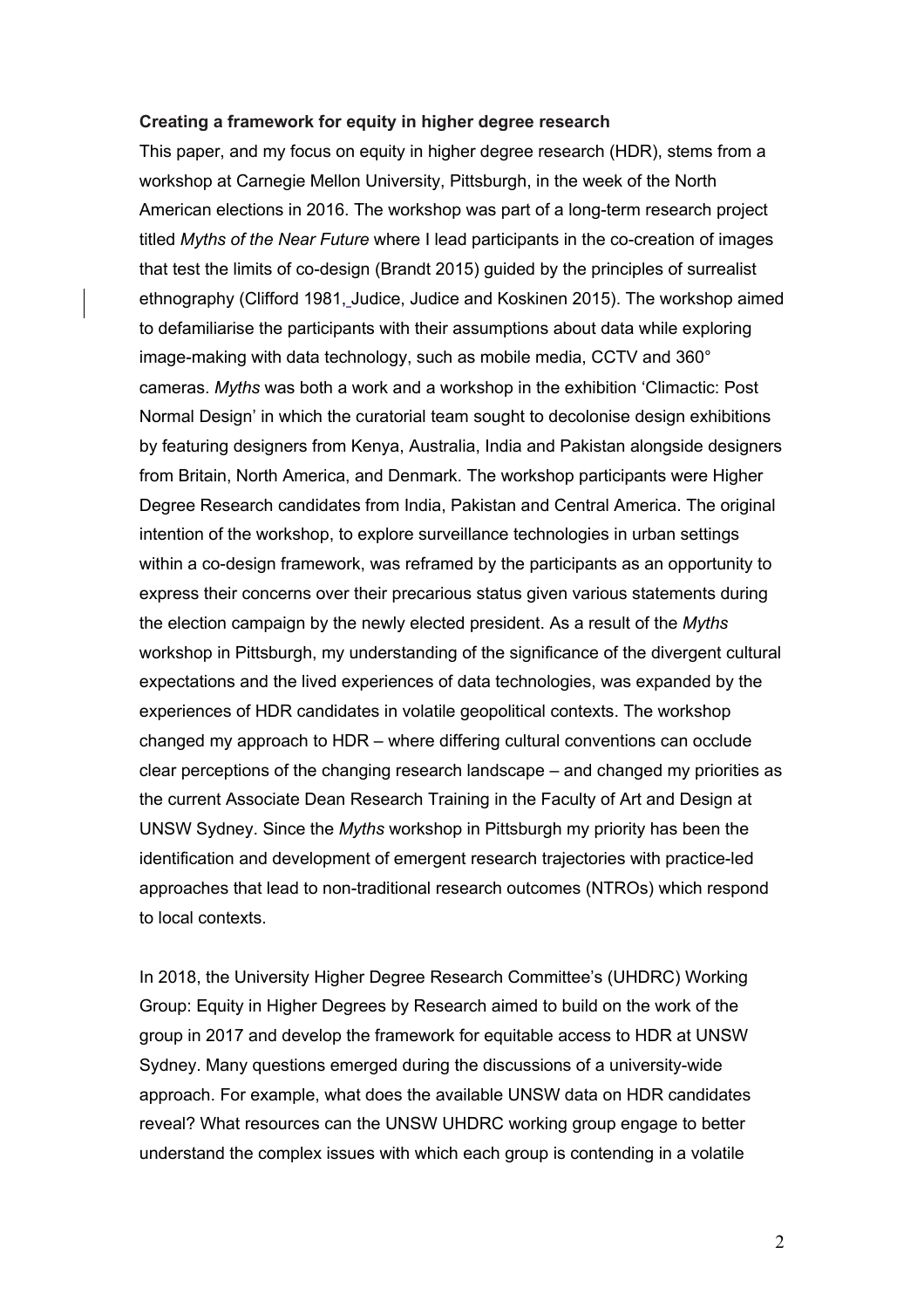global landscape? What resources emerging at UNSW can provide advice and training for reasonable adjustment for best practice in meeting the diverse needs of the three groups the working group was tasked to address: Indigenous Australians, local disadvantaged communities, and international communities in Africa and Asia?

As background, the Graduate Research School, which oversees working groups at UNSW, had identified nuanced variations of PhD scholarships to challenge the perceptions of the qualification as a one-size-fits-all model. The differentiated PhD scholarships provide a range of customised doctoral pathways according to the specific strengths of the university and the identified needs of potential candidates who contend with significant and historically entrenched barriers to HDR admission: the UNSW Scientia PhD scholarship (2017); the UNSW Industry PhD scholarship, known as the 'iPhD' (2018); and the UNSW Equity PhD framework currently in development (2017-2019).

### **The UNSW Scientia PhD**

In summary, the UNSW Scientia PhD is designed for honours degree graduates who have achieved immediate employment rather than enrolled in a higher degree. Typically, the Scientia PhD candidates who the university seeks to recruit have attained significant industry experience since graduation, and they have identified a gap in the knowledge of their professional spheres that aligns with the university's research expertise. For example, of the nine Scientia PhD candidates in the Faculty of Art and Design at UNSW Sydney, two are exploring neuro-diverse art and audiences and speculative-critical approaches to democratising data in medical visualisation. In part, the Scientia PhD scholarship addresses the expectations of HDR candidates and the changing realities of employment on HDR completion. These realities are reflected in the alarming statistics that show a 200% increase in the number of PhDs awarded and graduate anticipation of academic employment, despite the decrease in the academic positions available for employment (Haide, Strensom and Jones, 2018). Although sometimes frustrated by these contextual shifts, the expectations of graduates are changing. The UNSW Scientia PhD scholarship is structured to address the larger proportion of the candidates, for whom industry relevant research is necessary, given that roughly half of all PhD graduates leave academia within 10 years of graduation (Haide, Strensom and Jones, 2018). The advanced levels of skills that are necessary for navigating the employment opportunities on graduation include professional career planning and the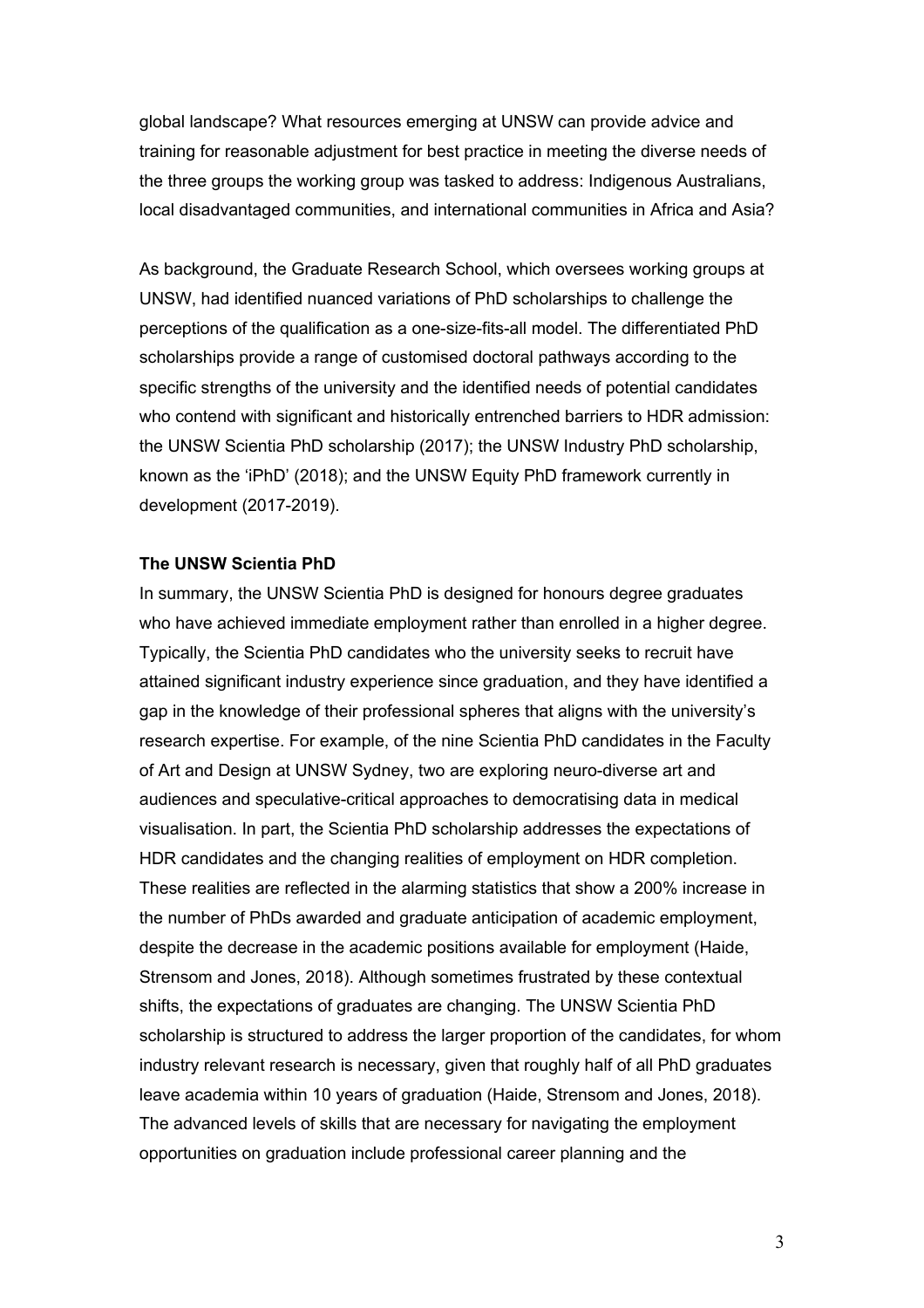development of responsive research methods early in the candidature. The Scientia PhD scholarship thus allocates resources to proactive research career planning through professional mentoring and the online modules in Extend Your Career, a researcher career development resource developed by the Research Office at the university.

As a creative art and design faculty in a university anchored in Science, Technology, Engineering and Mathematics (STEM), the name of the Scientia PhD scholarship has caused some consternation for the faculties of Law, Arts and Social Sciences, and Art and Design. When HASS and creative art and design academics have advised that Scientia is typically associated with science it is often pointed out that *scientia* is Latin for knowledge based on demonstrable and reproducible data, rather than science. Despite these concerns, the Faculty of Art and Design has built momentum over the last three years and has increased successful applications, from two for 2017 and 2018, to five for 2019. In the rigorous assessment procedure for the Scientia PhD scholarships, the Faculty of Art and Design has implemented a filtering system by which applicants are proactively advised, midway through the process, to further develop their applications for the following year if their primary supervisors deem their proposals uncompetitive for their cohort. In a competitive environment this approach has resulted in the faculty achieving a high ratio of Scientia scholarships without individual coaching by the HDR coordination team.

### **The UNSW-CSIRO Industry PhD (iPhD) Program**

The UNSW-CSIRO Industry PhD (iPhD) scholarship program was developed by the Graduate Research School at UNSW and launched in 2017. According to the Deputy Director of the Graduate Research School, Lena Caruso, the iPhD is an 'industryfocused, applied research training program that aims to produce the next generation of work-ready research and innovation leaders with the skills to work at the interface of research and industry in Australia' (Caruso, 2018, np). It is based on a pilot program developed between the university's Faculty of Engineering, the CSIRO (the Commonwealth Scientific and Industrial Research Organisation funded by the Australian government), and five industry partners. A condition that the iPhD scholarship shares with the Scientia PhD scholarship is that applicants must articulate and address an industry problem within the framework of their PhD research. Both the Scientia PhD and the iPhD scholarships are structured to produce knowledge exchanges, defined by the university as 'the translation of our work to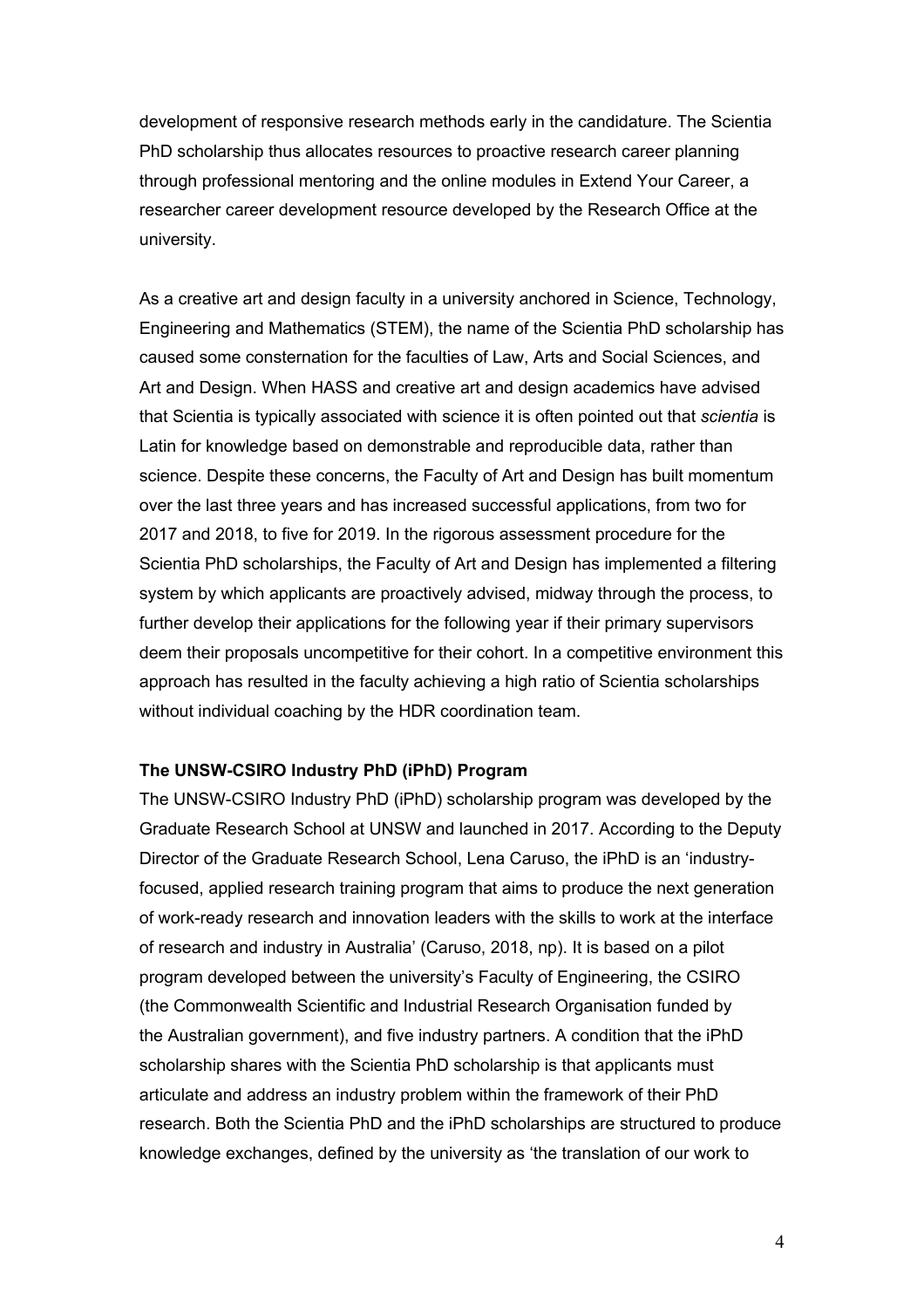advance social progress and economic prosperity', and to transform societies worldwide by sharing research and resources with external partners in industry, government and local and international communities (UNSW 2025, p. 21).

What differentiates the iPhD scholarship from a traditional Research Training Program (RTP) PhD scholarship is that the supervisory teams must include a UNSW supervisor, a CSIRO supervisor and an industry mentor. Five iPhD scholarships were awarded to candidates across the university in 2018 that were deemed to meet the key aims of the scholarship: 'to support the National Innovation and Science Agenda (NISA) by taking a more integrated and co-created approach to bridging the research-industry divide. (Caruso, 2018, np). While the iPhD program has encountered occasional issues in the development of a framework for reasonable adjustments for the support of candidates in acclimatising to the demands of international relocation, it has succeeded in structuring pathways for the timely identification of research priorities in tertiary education that respond to industry shifts.

### **The Framework for Equity in PhDs at UNSW Sydney**

The framework for Equity in PhDs at UNSW Sydney is currently conceptualised as a range of structured PhD models that support equitable access to HDR within the coordinates of the pillars and aspirations of the UNSW 2025 strategy. These include 'A Just Society', based on equity, diversity and inclusion (UNSW 2025, p.18), and 'Global Impact', defined as 'internationally engaged education' and partnerships that support 'contributions to disadvantaged and marginalised communities' (UNSW 2025, p.23). The development of these aspirations in a research-intensive university means increasing the participation of Indigenous Australians in HDR training and the academic workforce (Fabian, 2018). While the Admissions Policy and Procedure at UNSW allows for the addressing of past educational or other disadvantage, and aims to broaden access to research training from under-represented or disadvantaged groups, the framework for Equity in PhDs articulates the necessary supports for reasonable adjustments at the university.

Rather than reduce the entry requirements for HDR, the Equity in HDR framework aims to assist the applicants to meet the requirements for admission to UNSW HDR programs. Ensuring that the framework for Equity in HDR sufficiently engages and supports the diverse groups of candidates in the structured development of their skills and networks in order to return to their home country, either locally or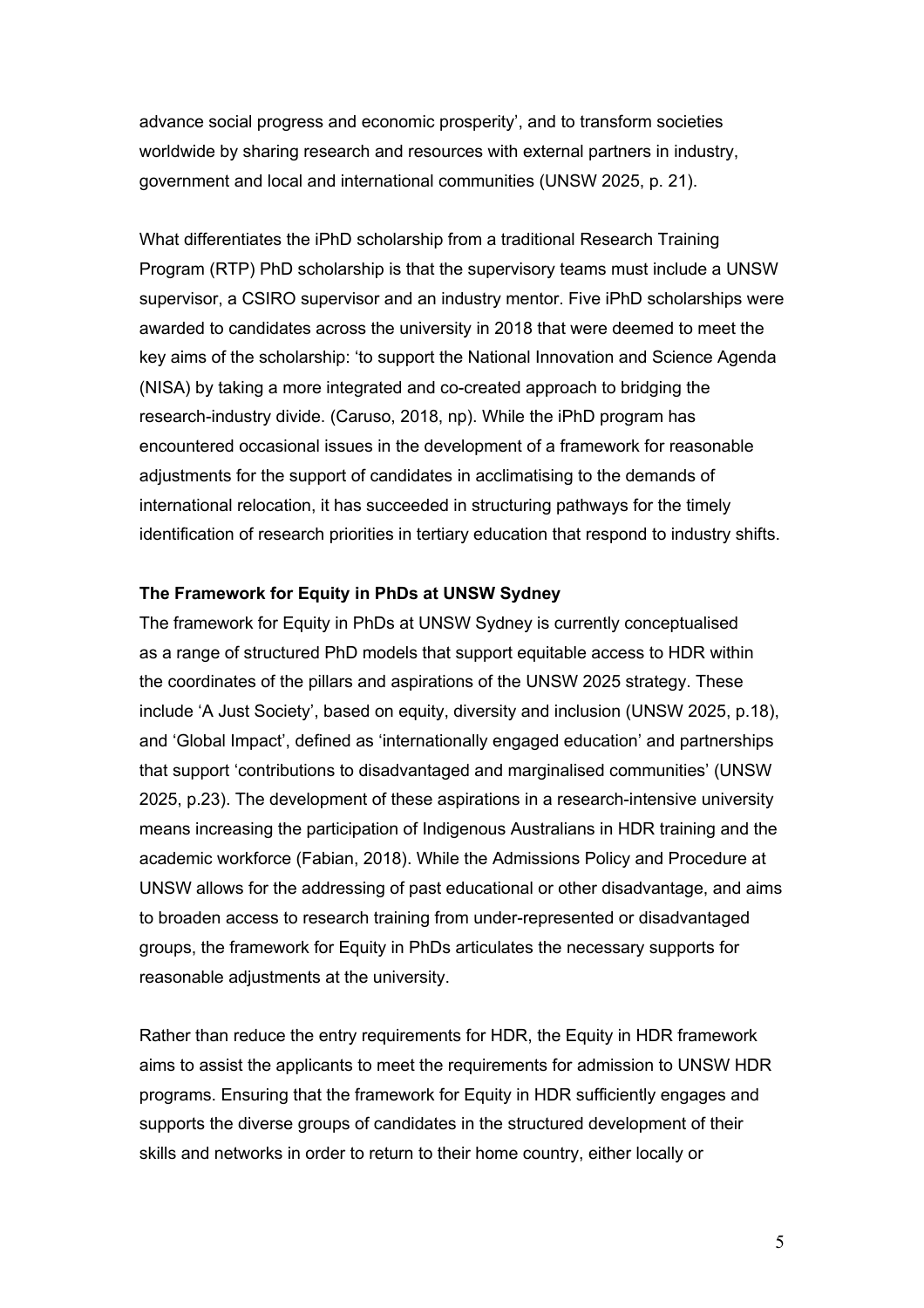internationally, and to contribute research leadership relevant to their community, raises significant challenges. The 2018 working group, chaired by the author, built on the report of the 2017 working group chaired by Dorottya Fabian, who continued to contribute to the 2018 working group. The working groups for 2017 and 2018 both articulated the Equity in HDR framework as a contribution of the HASS and creative art and design disciplines to UNSW as it builds on their leadership and research strengths in social policy, diversity, creative engagement and global development.

# **The 2017 report of the UHDRC Working Group: Equity in Higher Degrees by Research**

A key recommendation of the 2017 report of the UHDRC Working Group: Equity in Higher Degrees by Research was that the Equity framework should initially aim to recruit candidates from selected countries in, for example, Myanmar, Uganda and the South Pacific. The program was envisioned to include a preparation period of 6-12 months for academic and cultural adjustment, either at UNSW or in their home country, before relocating to Sydney for four years of research training, including a structured first year program. During their candidature, each student would spend at least one to two terms in their home country applying their research under local supervision mentored by UNSW staff (Fabian, 2018). It was suggested that the Equity in HDR framework could be opened up to other faculties from 2021 and it |was anticipated that linkages could also be forged with the recent initiatives outlined in the university's strategic plan titled *UNSW 2025.*

The 2017 working group report also recommended that the criteria for selection should firstly include a deep commitment from the candidates to *making a contribution* and to the application of socially relevant research outcomes in their home country. Candidates who could demonstrate high academic potential with leadership qualities, with reasonable adjustments for the candidates' relative disadvantages, was deemed the second criterion for selection. The third criterion was for professional know-how demonstrated in at least two years of relevant employment since graduation from an undergraduate degree, and an active commitment to culturally relevant development agendas through volunteer activities. Other aspects of the Equity in HDR framework identified in 2017, included the funding of Master of Philosophy enrolments, explication of reasonable adjustments and the augmentation of pre-admission preparation programs.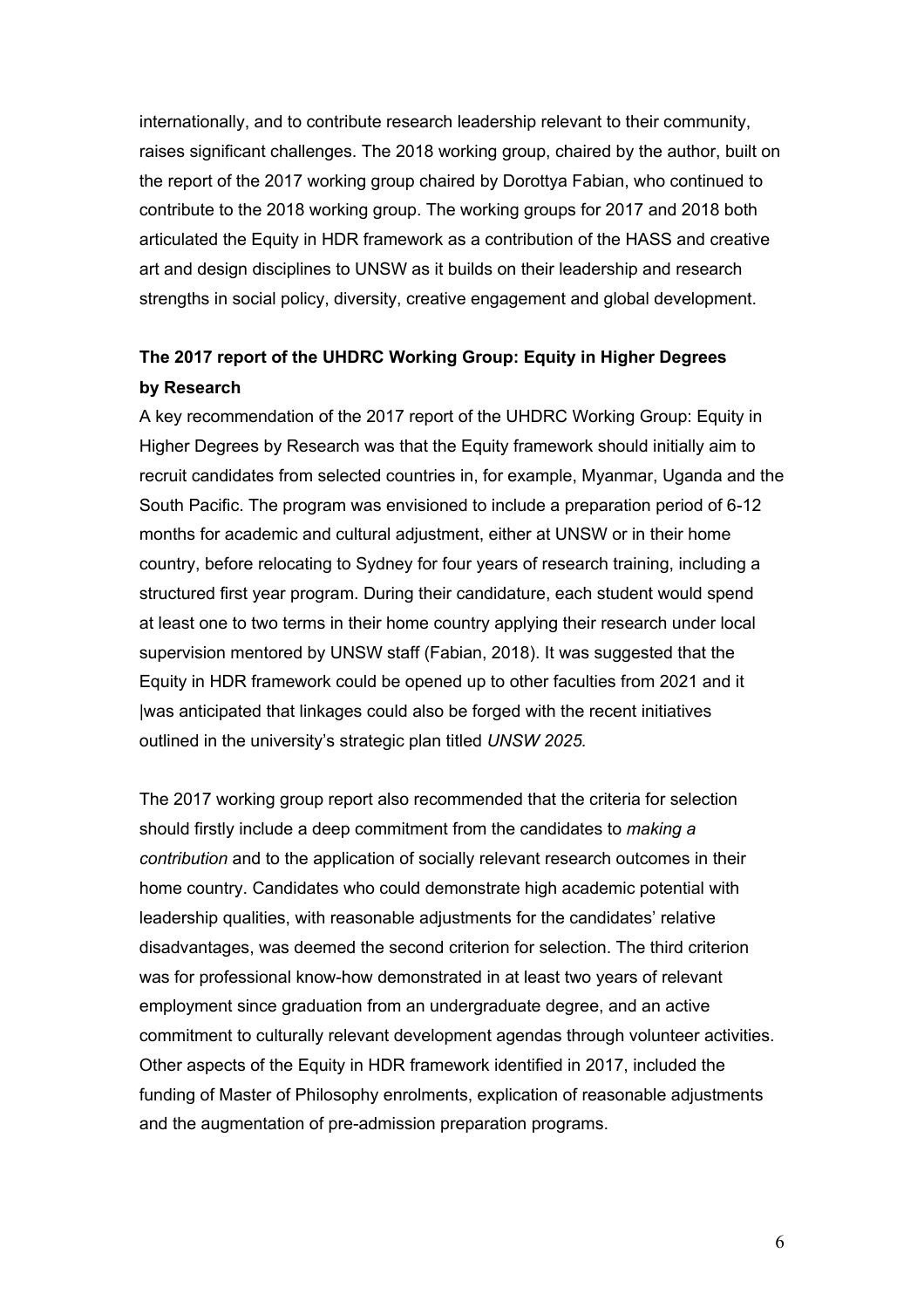# **The 2018 report of the UHDRC Working Group: Equity in Higher Degrees by Research**

Building on the reflective practices in HDR supervision in the Faculty of Art and Design at UNSW, the 2018 working group made five recommendations and further suggestions with which the Graduate Research School might develop best practices in supporting university-wide equity in HDR. To ensure the viable development of an Equity in HDR framework the working group's first recommendation was for the Graduate Research School to revise the business models developed to date for the equity framework and associated scholarships, so that they are aligned with the pillars and aspirations of the university's 2025 Strategy, including Just Society, Global Impact and increased participation of Indigenous Australians in Higher Degree Research Training and the academic workforce. The second recommendation was for the establishment of a framework that is sufficiently flexible to address the distinct needs and desires of the three identified equity groups, including clearly articulated, in-country preparation, reasonable adjustments, and a review of living costs for families who are relocating interstate and internationally. Consultation with UNSW Philanthropy to recruit contributors to particular scholarships and with UNSW Equity, Diversity and Inclusion to coordinate the estimation of numbers for scholarships based on statistics from the university's Research Office comprised the remaining recommendations.

As the working group discovered during 2018, the development of the Equity in HDR framework so that it is structured in alignment with the UNSW's expansive mission and the HDR priorities of a research-intensive university is complex. The following section describes some of the complexities, recommendations and suggestions that were discussed in relation to the further development of the Equity in HDR framework by the Graduate Research School. To recruit to UNSW promising students and professionals from under-represented groups and to advance their capacity to contribute to their communities demanded a focused critical reflection on the needs and desires of these diverse populations. For this purpose, the 2018 working group requested data on the university's stakeholders, the diverse communities of candidates enrolled in HDR, and identified a number of existing UNSW resources with which the Graduate Research School could consult to better understand the needs of diverse communities at UNSW. In discussion it was agreed that the Graduate Research School develop a network of emerging UNSW resources with which the university can develop the framework for equity in HDR and

7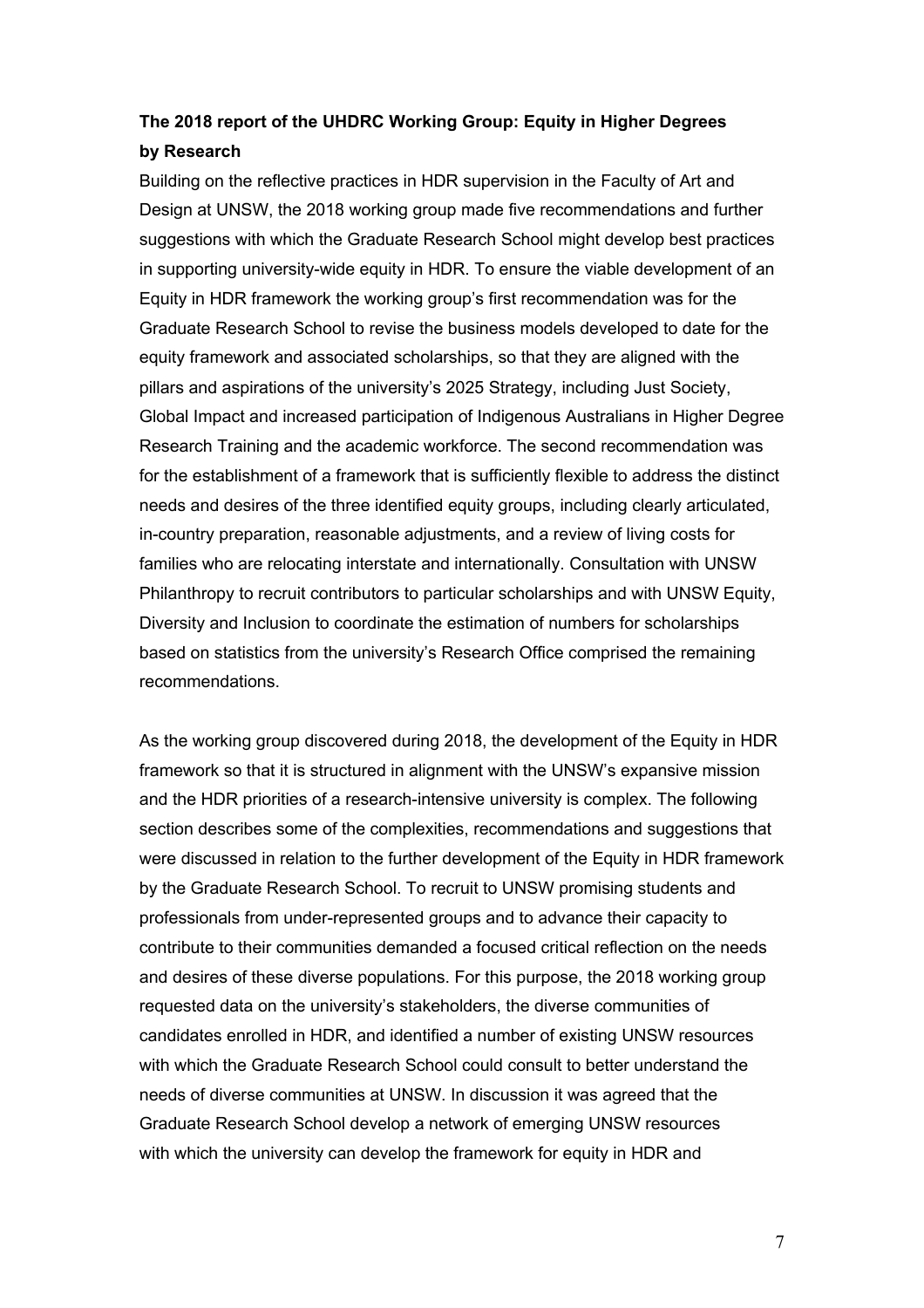provide supports for reasonable adjustment. Some UNSW resources are described as emerging, because the university has adapted and initiated a number of new initiatives in the last three years.

The following provides an overview of the available UNSW data regarding HDR candidature, existing resources for the support of reasonable adjustment to HDR study, and suggestions for the development of a network of units and stakeholders who currently provide supports for reasonable adjustment to HDR candidature. The paper will conclude with some burning questions about further development of a framework for Equity in HDR.

### **Historical data on UNSW HDR candidature**

The difficulties of mapping the research training needs and ambitions of HDR candidates were evident in a survey of the available university data. During 2018 only baseline data that has not yet been cross-referenced with previous qualification data, was available. The extraction of previous qualification data that is reliable is currently under development. More readily available was data that showed the patterns of admission by gender, as these statistics have been recorded at UNSW over a number of years – it proved useful for the comparison of gender ratios at the undergraduate and HDR levels. Notably, two faculties with male-dominated undergraduate populations have a higher percentage of women enrolled at HDR, than at undergraduate levels. Admissions by residency is another data set that has limitations due to the parameters of recording methods and the variable factors in residency status. What the statistics do convey however, is a general observation that STEM subjects and Law have maintained their HDR admissions, while those in HASS and the creative disciplines have slightly dropped overall. The UNSW statistics on admission for Indigenous undergraduate students and HDRs are based only on students who self-identify as Indigenous Australians. These figures have been noted as under-reported. Anecdotally, the reasons for not declaring cultural backgrounds are attributed to the fear of stigmatisation and discrimination. Finally, the UNSW statistics on admission by disability is at the undergraduate student level rather than attached to HDR enrolments. What this means is that anyone who has self-disclosed as having a disability in their student personal record, regardless of how long ago and to what program they were attached, is picked up in these statistics regardless of their current health status. Currently, Professor Eileen Baldry Deputy Vice-Chancellor Equity, Diversity and Inclusion is leading the development of a clearer overview of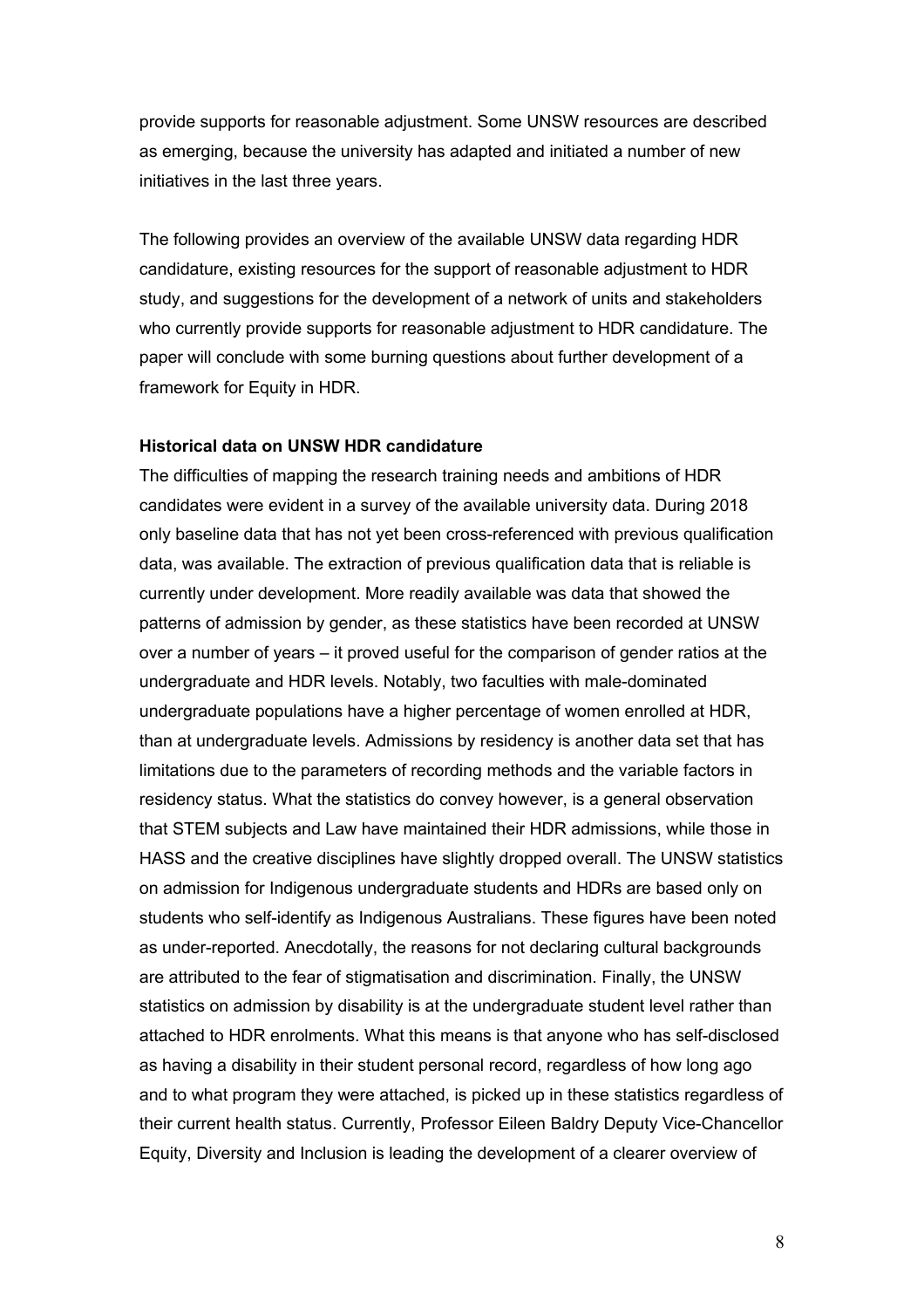disability at UNSW and the Graduate Research School plans to liaise with her over this aspect of equity in HDR. In regard to the admission of local disadvantaged communities, UNSW Sydney does not capture low-SES data as it is complicated by the benefits and social mobility that an undergraduate degree confers. While current statistical admission records reveal some trends they require development with supplementary focus groups and interviews so that the university can develop a more finely-grained understanding of stakeholder perceptions about safe disclosure as it relates to stigmatisation and discrimination at a number of levels.

## **Resources to support the development of the Equity in HDR framework and supports for reasonable adjustment**

The Graduate Research School has estimated the costs anticipated for the establishment of three pathways that address student social equity: pre-admission preparation, in-country research training program and UNSW Master of Philosophy (MPhil) candidature prior to the PhD application. Of particular note in the current estimated costs is the identification of the advantages that pre-admission preparation would provide. These include: an intensive period to attain the language requirements for an HDR program; an opportunity to manage settlement issues for candidates prior to PhD admission, and thereby the mitigation of disruption when the PhD commences in full; and for candidates who have demonstrated potential, an intensive introduction to the research culture in UNSW faculties. The second alternative of an in-country research training program for potential candidates means that HDR applicants undertake a recognised master's degree in their home country with joint-supervision of the research component by UNSW academics. In-country research training provides several advantages. These include structured supervision arrangements between institutions to mediate and contextualise the introduction to the research culture of UNSW. In addition, it provides an incentive for potential PhD applicants to do well in their home country degree, including a demonstrated ability and responsiveness to the expectations and conventions of the research culture at UNSW. The third alternative of a structured MPhil prior to PhD application also offers advantages and constraints. Similar to the in-country research training program described above, potential applicants could apply for admission into the MPhil program at UNSW. MPhil candidates must complete 18 to 24 Units of Credit in advanced coursework, undertake an original research project and produce a thesis. These candidates would thereby become familiar with UNSW research culture and, upon satisfactory completion of the MPhil, could apply for admission to the PhD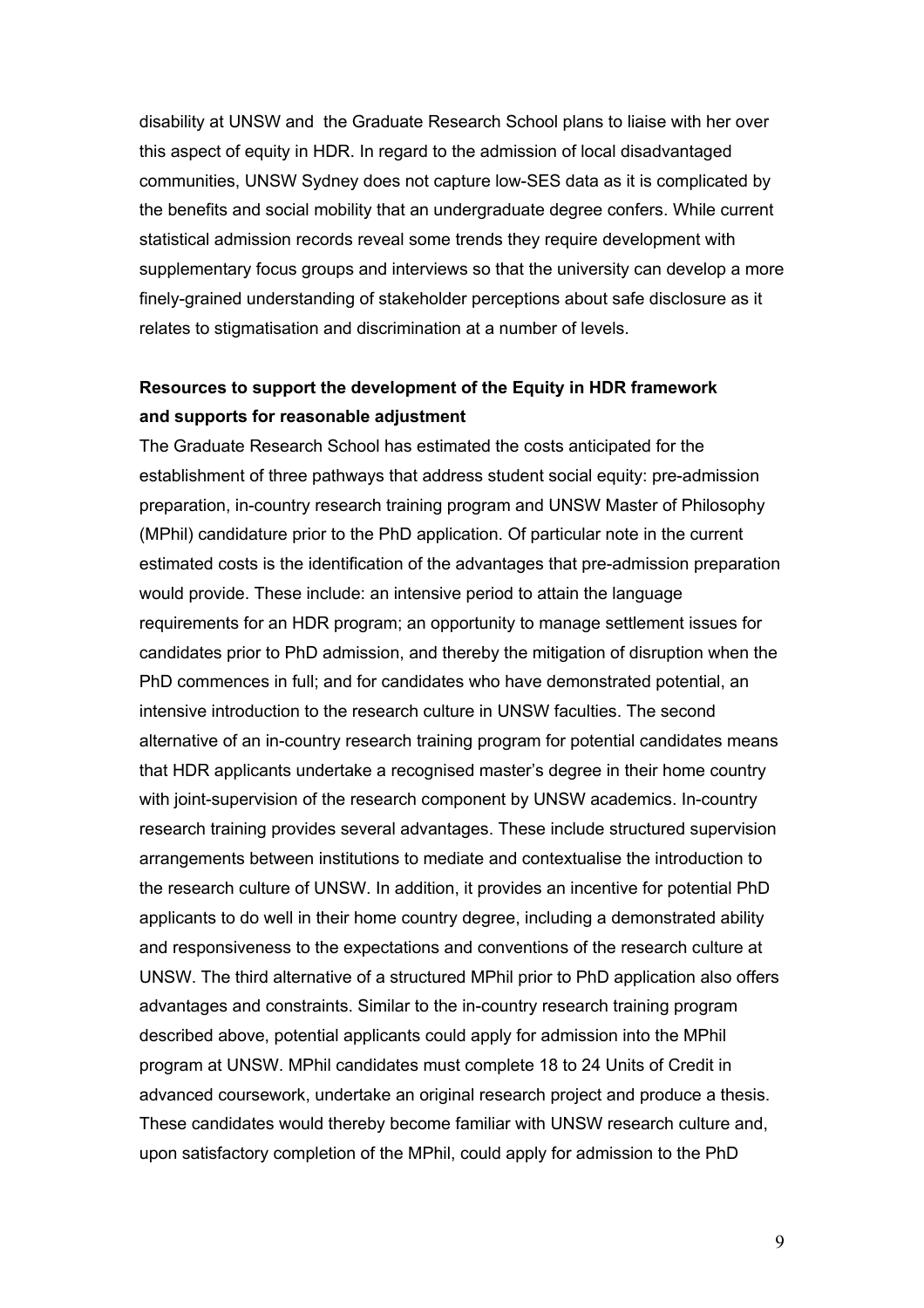program. The advantages of this model include a longer period of research training within the policies and guidelines at UNSW and by building on the existing MPhil program, the structured coursework components could be tailored to include aspects of research language and culture.

As well, existing and emergent supports for HDR were identified at the university. Existing UNSW resources for the collaborative development of insights about the needs of diverse communities at UNSW, include academic researchers in HASS, creative disciplines and STEM faculties that are already engaged in local and international communities. In addition to the stakeholders identified by the 2017 working group, other participants identified by the 2018 working group included the Institute of Global Development at UNSW, and HDR candidates who have been recognized by UNSW for their insights on diversity based on their lived experiences, for example, the UNSW sponsored representatives at the annual conferences of the Australian Council of Social Service (ACOSS).

## **Documenting practice-led research in pre-admission preparation at the Faculty of Art and Design**

The articulation of reasonable adjustments and pre-admission preparation were high priorities for the working group in 2018. Reasonable adjustment is defined at UNSW as the modification of some features of the first year of the program in order to accommodate the needs of the individual. To assess how the Faculty of Art and Design might develop better supports for reasonable adjustments and better understand the informal processes of pre-admission preparation, several supervisors and the HDR team compared notes while mentoring candidates through initial and follow-up applications in two rounds throughout 2018. A number of informal techniques as applied in the faculty, were discussed in relation to their effectiveness in assisting applicants adjust to the expectations of the UNSW. The techniques included a flexible structure of focussed writing on aspects of the topic on a weekly, fortnightly and monthly basis. The topics around which these writing tasks circulated commenced with the clear identification of the gap in knowledge that the applicants had personally observed in their research area. In practice this meant encouraging applicants to write about what they cared and knew most about. Further writing tasks involved applicants in stepping back to scan literature on what was known about the topic, and to find the coordinates and areas of discourse in which the topic was in play. It was noted that it was often at this point, and to be expected, that applicants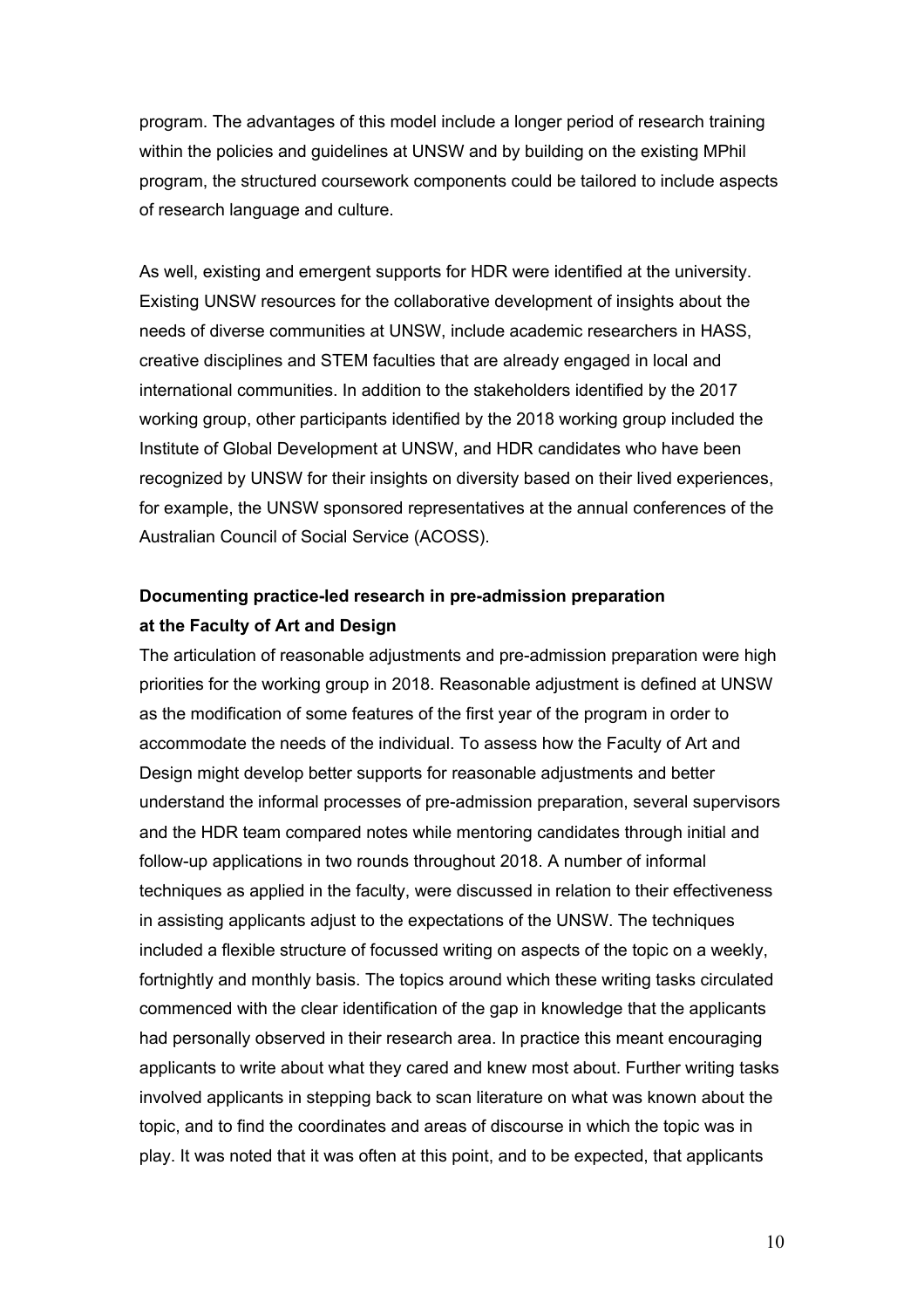meandered into multiple groups of literature and at times reported feeling overwhelmed. In some cases, depending on their location, applicants did not have access to university libraries so the literatures accessible were not scholarly texts. In these cases supervisors provided some guidance on readings, such as a list of author's names and keywords, to provide a starting point if they resonated for the applicant. The search strategies for both the literature review on the topic and for the most productive theoretical framework, took time for some applicants in 2018. It was nevertheless a worthwhile opportunity for discussions on and the development of an applicant's strategies for coping with uncertainty and the identification of resources on which they might draw in the future should their application be successful. In most cases, the challenges of these tasks assisted supervisory teams to develop rapport as a team and to evaluate the applicant's responsiveness to feedback as well as developing an understanding of the applicant's creative and professional motivations.

A key area in the informal combination of the reasonable adjustments and the preadmission preparation, in the Faculty of Art and Design context as described above, was reflection on drawing out the definitions of practice-led research and nontraditional research outputs (NTROs). The tacit knowledge involved in the various approaches that applicants brought to the discussions was in itself significant for the applicant's insightful reflections and deserved greater scrutiny through NTROs. The development of tacit knowledge is supported sometimes counter-intuitively when applicants are challenged to explain what they mean both through the research proposal and their plans for practice-led research. Discussions of the specific cultural nuances through which applicants understand the context of their own background knowledge, and of the research environment at UNSW, often lead to another aspect of reasonable adjustments: recognition of cultural differences, and the applicant's plan for sustaining their motivation for four years in an environment that is different to that with which they are familiar.

The current understandings of the NTROs in the UNSW Faculty of Art and Design are aligned with those of the University of Sydney's *Guidelines for Non-Traditional Research Outputs* which define NTROs as 'multivalent' in fields such as art and design because of the intersections of 'academic, public service, and commercial sectors' in the fields of creative research (2015, p. 2). To define the scope of the applicant's non-traditional research outputs through practice-led research, the Faculty recommends that applicants develop portfolios of artworks, designs, and/or exhibitions that demonstrate a trajectory for substantiated and sustained endeavour,

11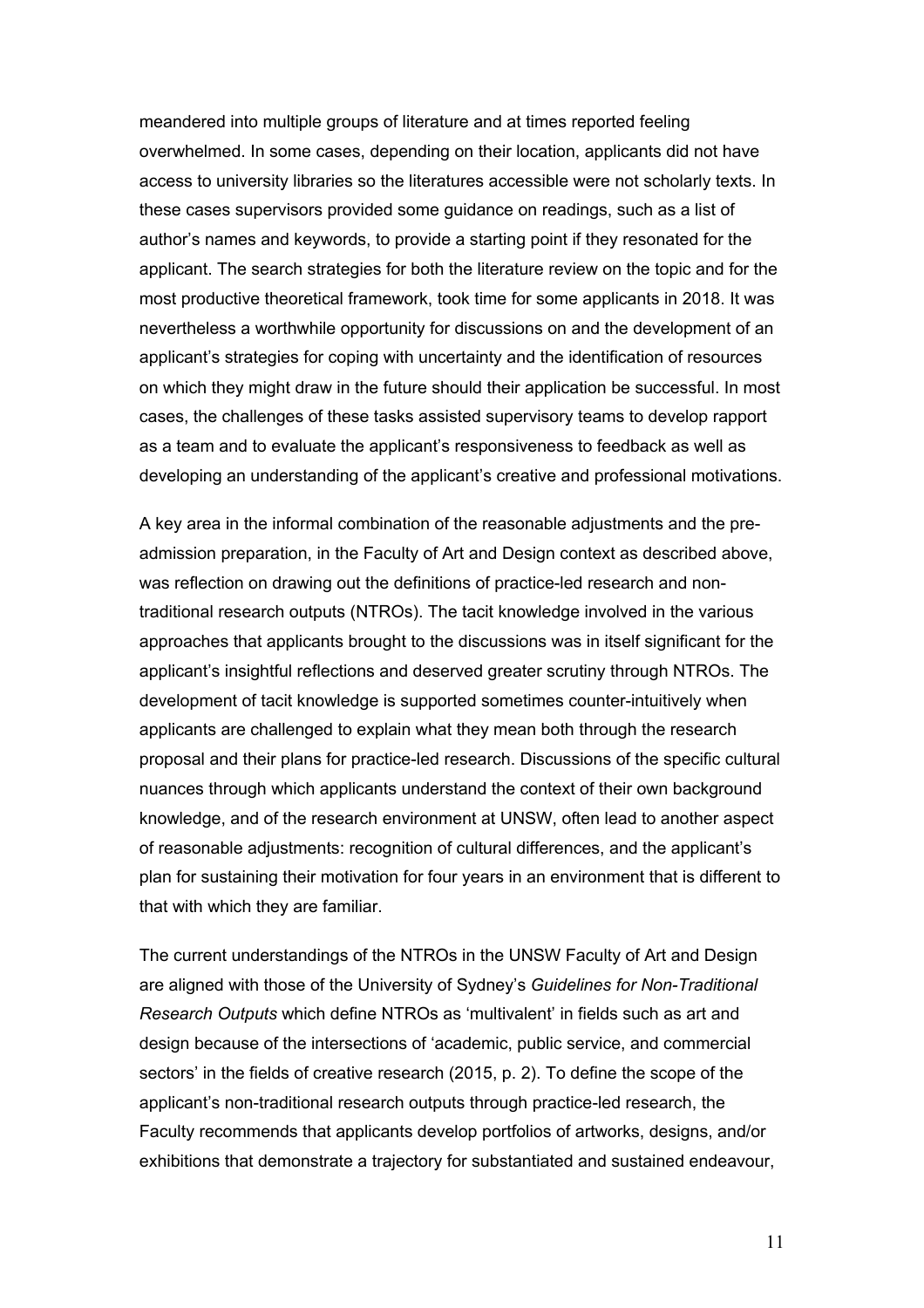as is defined in the *Guidelines for Non-Traditional Research Outputs* under the criteria for a Major NTRO Output - Category 4 Curated or Produced Substantial Exhibitions and Events (USyd, 2015, p. 37). Identifying the intrinsic motivations for practice-led research is paramount in building a foundation for successful HDR completions. This observation is based on the experiences of the HDR supervisors who mentored Australian and international candidates from Brazil, Canada, North America, and Qatar for the Faculty during 2018.

#### **Conclusion and Burning Questions**

In conclusion, this paper has identified the areas that require careful consideration when planning resources for Equity in HDR recruitment at a research-intensive university. The burning questions under review in the Faculty of Art and Design regarding the Equity in HDR framework focus on the following aspects of this complex and significant area: how can UNSW prioritise and be accountable for improving the student's self-disclosure and thereby improve a statistical reliability that is reliant on stakeholder trust without fear of stigmatisation and discrimination? Who are the champions at UNSW with the know-how in HDR recruitment and supervision for successful PhD completions and how can they be developed as a network for the support of equity in HDR reasonable adjustment? What resources and supervisor training can UNSW and The Institute of Global Development provide for a better articulation of the reasonable adjustments and greater resilience, when the HDR candidates are confronted by the imbalances of power that sometimes occur in HDR recruitment, training and completion? These questions and the informal preadmission preparation techniques recorded during 2018 for the development of equity in HDR in the Faculty of Art and Design, and reported in this paper, comprise the first agenda item for the meeting of the Higher Degree Admissions Advisory Panel (HDRAAP) in 2019. The HDRAAP is the Faculty of Art and Design's reference group, which assesses all HDR admissions to the Faculty.

Noting that institutional change is only ever the result of the collaboration between many people, the author would like to acknowledge and thank colleagues who have assisted in the development of the themes addressed in this paper: Dr Deepa Butoliya and Dr Ahmed Ansari with whom the author collaborated in the curation of the exhibition and workshops 'Climactic: Post Normal Design' at Miller Gallery, Carnegie Mellon University, Pittsburgh; colleagues in the UNSW Faculty of Art and Design including Dr Toni Ross and Dr Uros Cvoro; the Dean of the Graduate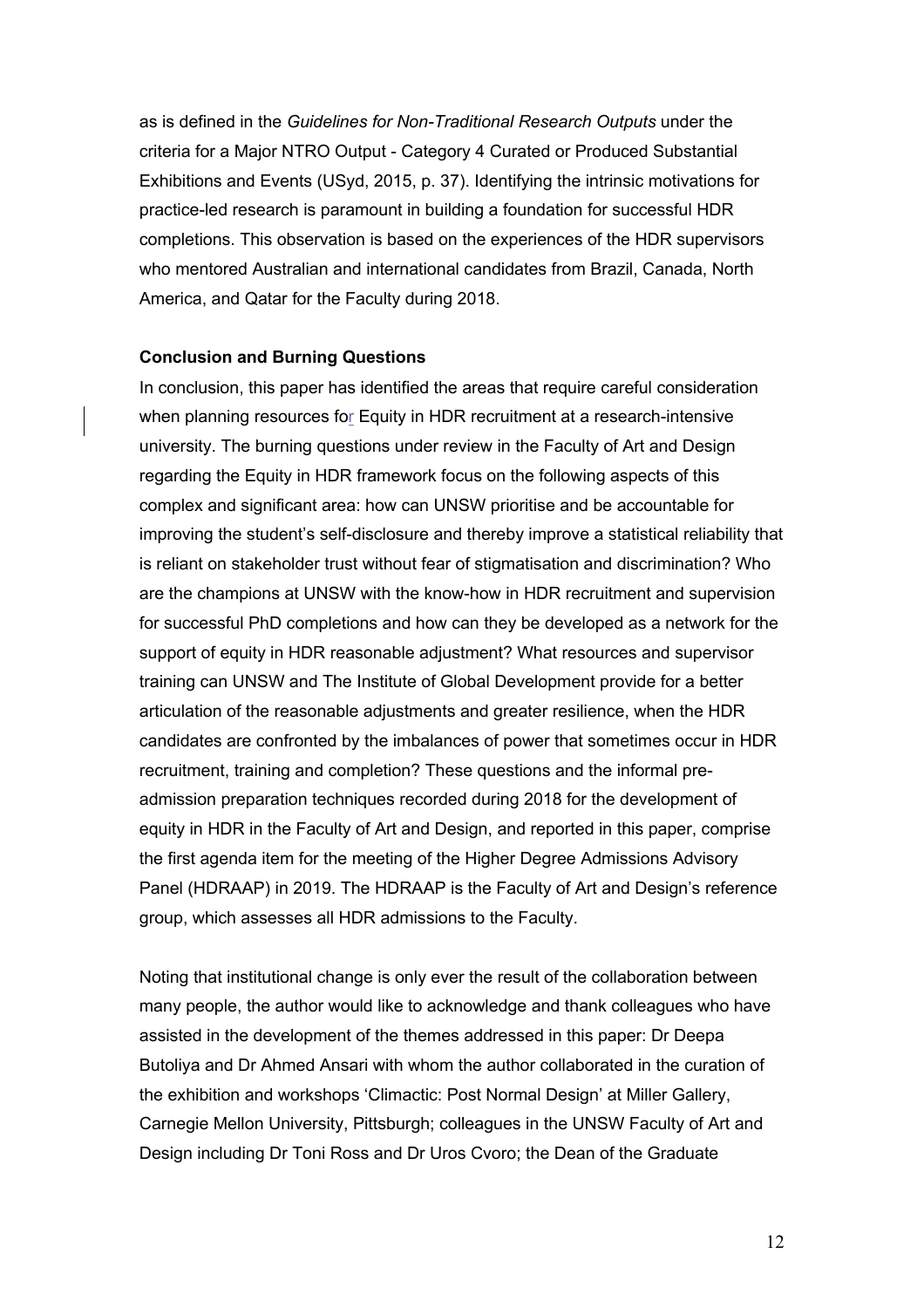Research School Professor Laura Poole Warren; Director of the Graduate Research School Lucy Jones; Deputy Director of the Graduate Research School Lena Caruso, Director Researcher Development Cecilia Strensom; Executive Officer in the *Office of the Pro Vice-Chancellor (Research Training)* Dominic Mooney; the Chair of the 2017 UHDRC Equity in HDR working group Professor Dorottya Fabian; and members of the 2018 UHDRC Equity in HDR working group Professor Dorottya Fabian and Associate Professor David Simar.